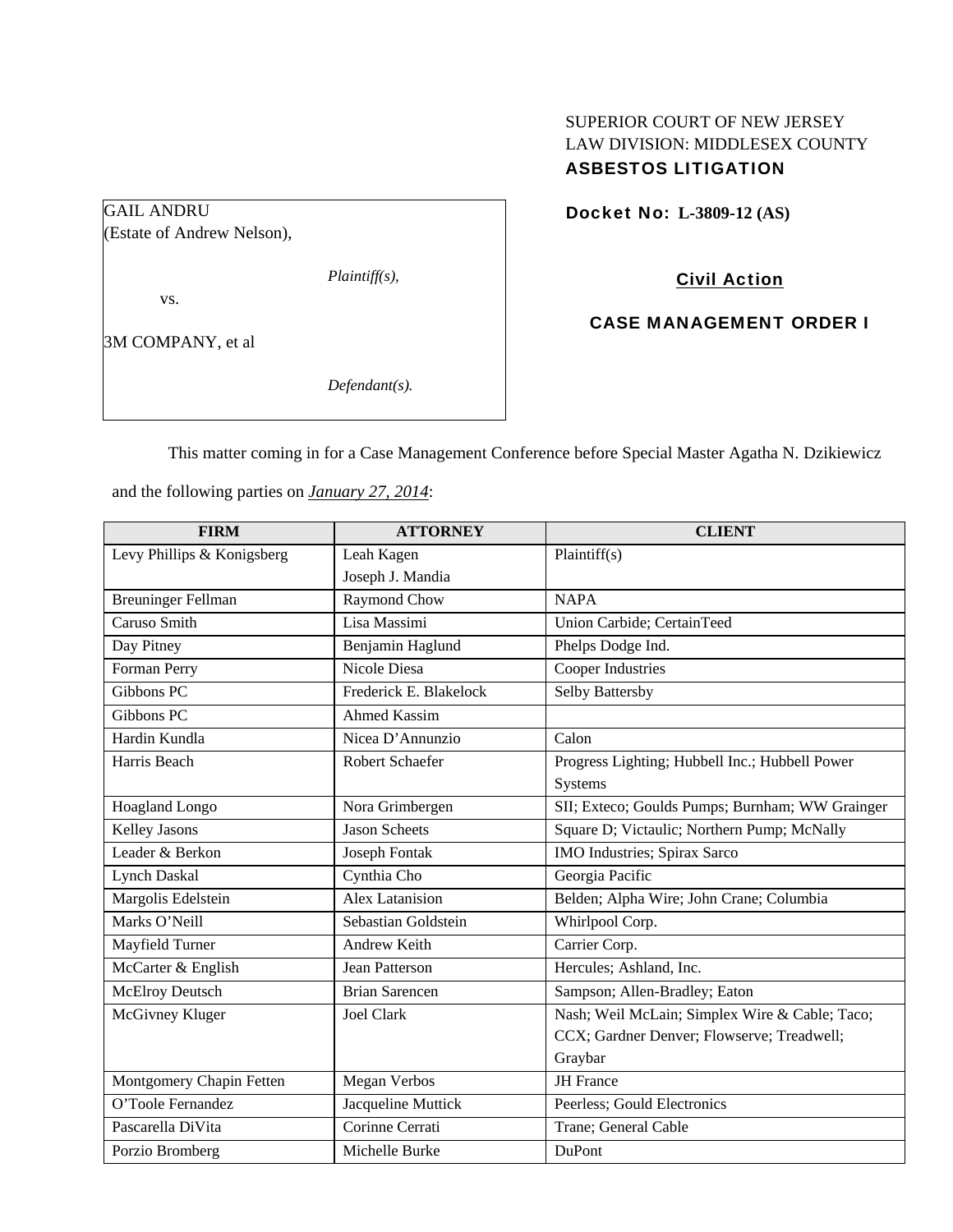| Reilly Janiczek    | <b>Brandy Harris</b> | Aurora; Cleaver Brooks; CR Daniels |
|--------------------|----------------------|------------------------------------|
| Salmon Ricchezza   | Michael C. Gallegher | AGCO Corp.                         |
| Segal McCambridge  | Joseph DeFazio       | National Lighting                  |
| Sultzer Law Group  | Joseph Lipari        | Leviton; AIW                       |
| Tierney Law Office | <b>Edward Henry</b>  | <b>Beacon Electronics</b>          |
| Vasios Kelly       | Scott Leaman         | <b>Bird</b>                        |
| Wilbraham Lawler   | Andrea Greco         | <b>Buffalo Pumps</b>               |
| Wilson Elser       | Emily Weisslitz      | <b>Warren Pumps</b>                |

IT IS on this **29th** day of **January 29, 2014** *effective from the conference date;*

ORDERED as follows:

Counsel receiving this Order through computerized electronic medium (E-Mail) shall be deemed by the court to have received a copy of the filed original court document. Any document served pursuant to this Order shall be deemed to be served by mail pursuant to *R*.1:5-2.

Defense counsel shall notify plaintiffs' counsel within thirty (30) days of the date of this Order if their client was incorrectly named in the Complaint. Counsel may be barred from raising this defense at a later time for failure to comply.

## **DISCOVERY**

| February 14, 2014  | Plaintiff shall serve answers to wrongful death interrogatories by this date.                                                                                                                               |
|--------------------|-------------------------------------------------------------------------------------------------------------------------------------------------------------------------------------------------------------|
| February 21, 2014  | Defendants shall serve answers to standard interrogatories by this date.                                                                                                                                    |
| March 28, 2014     | Plaintiff shall propound supplemental interrogatories and document requests by this<br>date.                                                                                                                |
| April 30, 2014     | Defendants shall serve answers to supplemental interrogatories and document<br>requests by this date.                                                                                                       |
| March 28, 2014     | Defendants shall propound supplemental interrogatories and document requests by<br>this date.                                                                                                               |
| April 30, 2014     | Plaintiff shall serve answers to supplemental interrogatories and document requests<br>by this date.                                                                                                        |
| August 29, 2014    | Fact discovery, including depositions, shall be completed by this date. Plaintiff's<br>counsel shall contact the Special Master within one week of this deadline if all fact<br>discovery is not completed. |
| September 30, 2014 | Depositions of corporate representatives shall be completed by this date.                                                                                                                                   |

#### **EARLY SETTLEMENT**

October 17, 2014 Settlement demands shall be served on all counsel and the Special Master by this date.

\_\_\_\_\_\_\_\_\_\_\_\_\_\_\_\_\_\_\_\_\_\_\_\_\_\_\_\_\_\_\_\_\_\_\_\_\_\_\_\_\_\_\_\_\_\_\_\_\_\_\_\_\_\_\_\_\_\_\_\_\_\_\_\_\_\_\_\_\_\_\_\_\_\_\_\_\_\_\_\_\_\_\_\_\_\_\_\_\_\_\_\_\_\_\_\_\_\_\_\_\_\_\_\_\_\_\_\_\_\_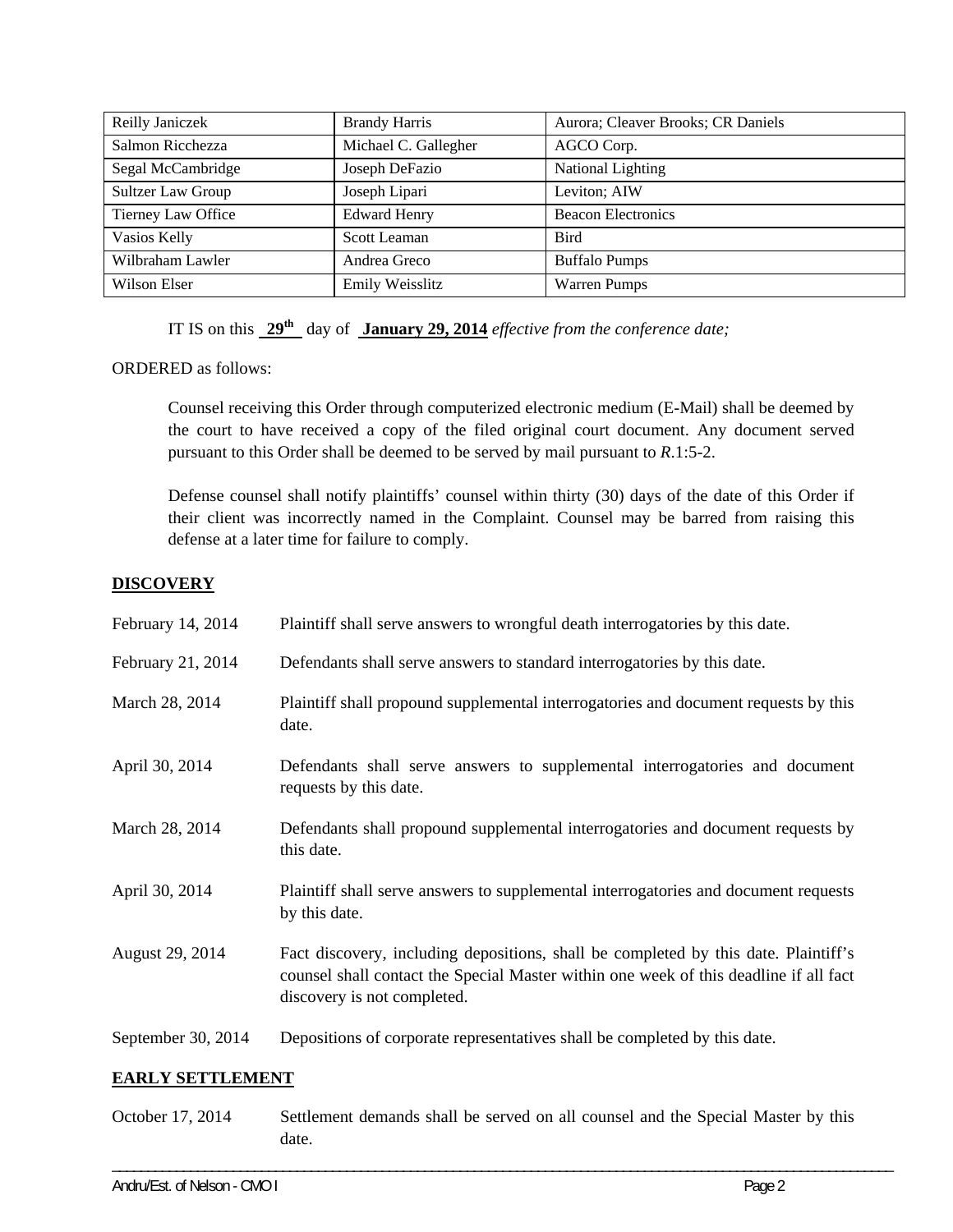## **SUMMARY JUDGMENT MOTION PRACTICE**

- October 24, 2014 Summary judgment motions shall be filed no later than this date.
- November 21, 2014 Last return date for summary judgment motions.

## **MEDICAL DEFENSE**

| April 15, 2014 | Any defendant wishing to present a medical defense shall advise all counsel of its<br>intention by entering a Notice of Appearance of Defense Medical Counsel by this<br>date. Any defendant who does not file such an appearance by this date may be<br>foreclosed from asserting a medical defense. |
|----------------|-------------------------------------------------------------------------------------------------------------------------------------------------------------------------------------------------------------------------------------------------------------------------------------------------------|
| March 28, 2014 | Plaintiff shall serve medical expert reports by this date.                                                                                                                                                                                                                                            |
| March 28, 2014 | Plaintiff is to arrange for the transfer of pathology specimens and x-rays, if any, by<br>this date.                                                                                                                                                                                                  |
|                | $\mathbf{D}$ , $\mathbf{f}$ , and all set $\mathbf{f}$ , and $\mathbf{f}$ , and the set of the set of the set of the set of the set of $\mathbf{f}$                                                                                                                                                   |

December 31, 2014 Defendants shall identify its medical experts and serve medical expert reports, if any, by this date.

## **LIABILITY EXPERT REPORTS**

- October 31, 2014 Plaintiff shall identify its liability experts and serve liability expert reports or a certified expert statement by this date or waive any opportunity to rely on liability expert testimony.
- December 31, 2014 Defendants shall identify its liability experts and serve liability expert reports, if any, by this date or waive any opportunity to rely on liability expert testimony.

#### **ECONOMIST EXPERT REPORTS**

- October 31, 2014 Plaintiff shall identify its expert economists and serve expert economist report(s), if any, by this date or waive any opportunity to rely on economic expert testimony.
- December 31, 2014 Defendants shall identify its expert economists and serve expert economist report(s), if any, by this date or waive any opportunity to rely on economic expert testimony.

#### **EXPERT DEPOSITIONS**

January 16, 2015 Expert depositions shall be completed by this date. To the extent that plaintiff and defendant generic experts have been deposed before, the parties seeking that deposition in this case must file an application before the Special Master and demonstrate the necessity for that deposition. To the extent possible, documents requested in a deposition notice directed to an expert shall be produced three days in advance of the expert deposition. The expert shall not be required to produce documents that are readily accessible in the public domain.

\_\_\_\_\_\_\_\_\_\_\_\_\_\_\_\_\_\_\_\_\_\_\_\_\_\_\_\_\_\_\_\_\_\_\_\_\_\_\_\_\_\_\_\_\_\_\_\_\_\_\_\_\_\_\_\_\_\_\_\_\_\_\_\_\_\_\_\_\_\_\_\_\_\_\_\_\_\_\_\_\_\_\_\_\_\_\_\_\_\_\_\_\_\_\_\_\_\_\_\_\_\_\_\_\_\_\_\_\_\_